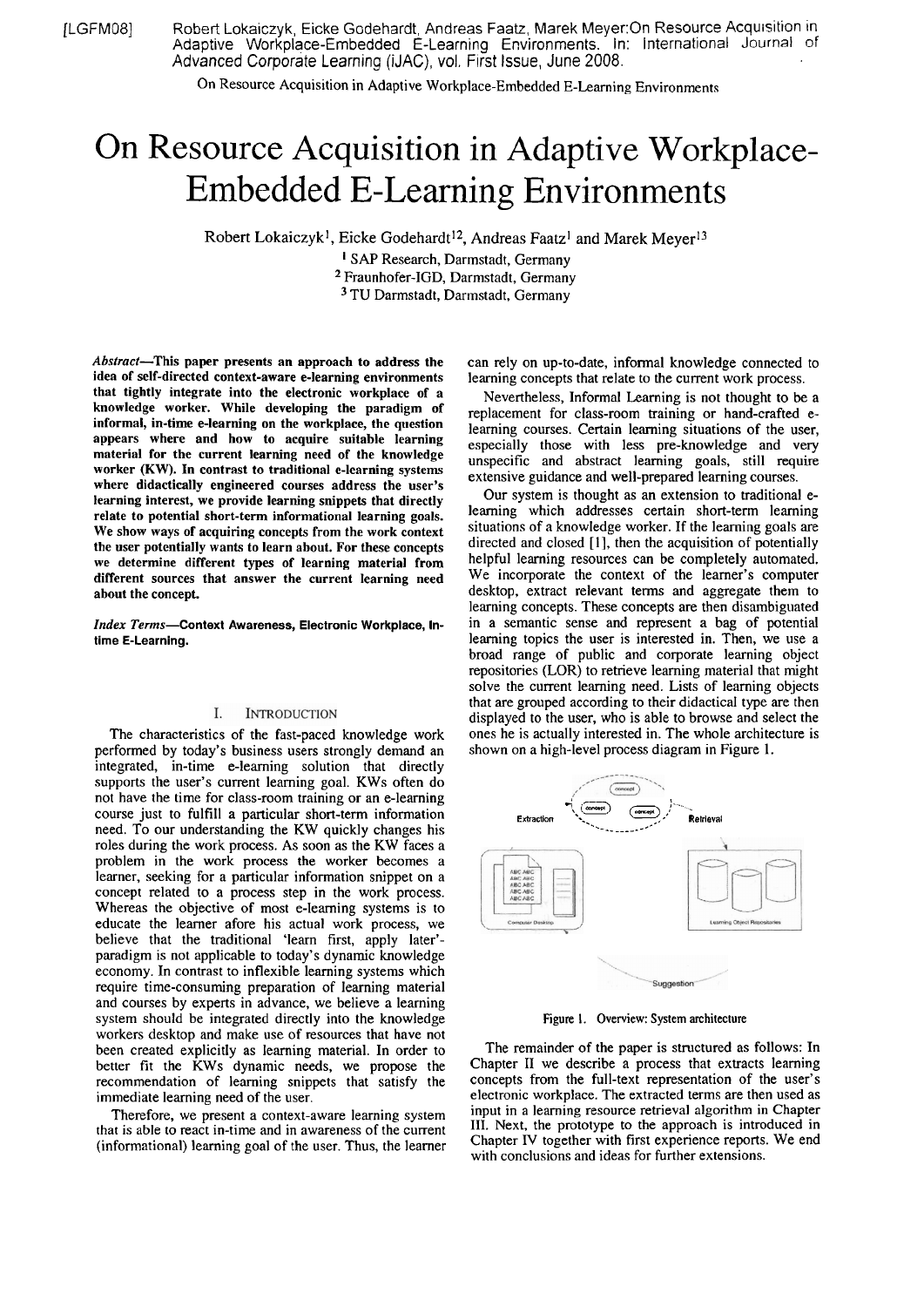In order to understand what the user's actual leaming domain is and what concepts s/he wants to learn about, we need to elicit a description of the leaming situation from the computer desktop. We determine concepts of the current work by observing the user's desktop. Technically we extract all terms in Open documents of the computer desktop as well as terms from window titles and path names of files accessed. We determine a frequency-ranked list, filter typical stopwords and determine the most relevant terms by a difference analysis with regard to a reference corpus. These terms become concepts that describe the worker's current task and working domain when a word sense disambiguation is applied. This process is explained in detail within the next subsections.

# *A. Extraction*

For determining the leaming goal of the user, we observe the user's desktop context. Therefore we use a general-purpose monitoring daemon, which is already introduced in [2] and **[3].** This software is able to unobtrusively observe the behavior of the user, his interactions with the system and the resulting system state. In particular it is possible to extract the textual description of window titles as well as document and window content of a significant number of applications.



**Figure 2. Desktop Context Monitor** 

The context information is gathered by software hooks and Windows API functions, which operate on system level. Figure 2 illustrates this process. The Windows operation system translates many system events to messages. For example, an application is notified of a keystroke by receiving a system message. These messages can be intercepted by the context monitor by setting a hook in the message queue of the system via a Windows kerne1 function. This way, it forwards all messages to the target application after unobtrusively logging the message. For this paper and the corresponding prototype we focus on all textual features on the computer desktop. That includes window titles, names of files currently opened, document content as well as website content and URLs of pages currently visited.

The underlying assumption here is that by filtering and aggregating this context data, we can extract concepts from the textual representation of the desktop which are on the one hand related to the current work process and on the other hand potentially subjects of the user's learning goal.

## *B. Filtering*

The unprocessed textual representation of the computer desktop itself is not an appropriate input for a learning **the stap-word lists are extracted from the Wikipedia** resources retrieval algorithm. It contains stop-words and **reference corpus of the correspondent language.**  unrelated terms not connected to the current work  $\frac{1}{2}$  term frequency, inverse document frequency

**11. LEARNING CONCEPT ELICITATION** situation. We apply traditional methods from the natural language processing area to filter the textual description and determine the most relevant terms describing the current working situation. In a first step, we take the textual representation and build a frequency-ordered word list. Terms with very high frequency often do not add significant meaning to the text like e.g. "the", "and", "a", or "of'. They are called stop-words. We filter the top 100 stop-words' for each language our knowledge workers are handling with. The remaining list is then ranked according to the tdidf<sup>2</sup> measure. This measure ranks items with high frequency in the considered text fragment and low Frequency across different documents of the reference corpus as semantically highly-relevant to the overall topic of the text. We select the 10 top-most terms by relevancy for further processing.

#### $\mathcal{C}$ . Disambiguation

Still, the extracted terms from the desktop context are highly ambiguous. This bears the problem that many terms map to different semantic concepts the user possibly wants to leam about. If the user for example wants to learn about the term *SAP*, it is crucial to disambiguate between the meanings:

I. The world's largest enterprise for developing ebusiness software or

2. A historical socialist workers party in Germany.

But although the answer seems obvious to a human, who interprets the context of the term, developing algorithms to replicate this ability is actually a difficult task.

In the past several context-based methods for word sense disambiguation have been introduced in the related literature (See References **[4], [5],** and **[6]).** Most context definitions there are based on a formal characterization of the surrounding context of a word or a linguistic concept. Whereas context means either 'neighbors of the examined term', 'the whole sentence' or even 'a larger paragraph'. Most algorithms use the similarity of contexts as decisive indicator for a particular for word sense. In Equation 1 we refer to context as the set of extracted terms after the filtering process.

In most related works, word sense disambiguation is considered as a classification problem, where a term t is classified as a concept C from the Set of possible concepts  $(c_1, ..., c_n)$ . In accordance to related literature we define a classification function  $f: t \rightarrow c$  as

$$
f(t) = \operatorname{argmax}_{c_i} (\text{context}(t) \cap \text{context}(c_i)). \tag{1}
$$

As possible concepts  $c_i$  we use the listed concepts from the Wikipedia disambiguation Page for term t. Then we calculate the term intersection sets of the Wikipedia page for ci and the extracted and filtered terms of the desktop context. We decide for the Wikipedia concept with the largest intersection set.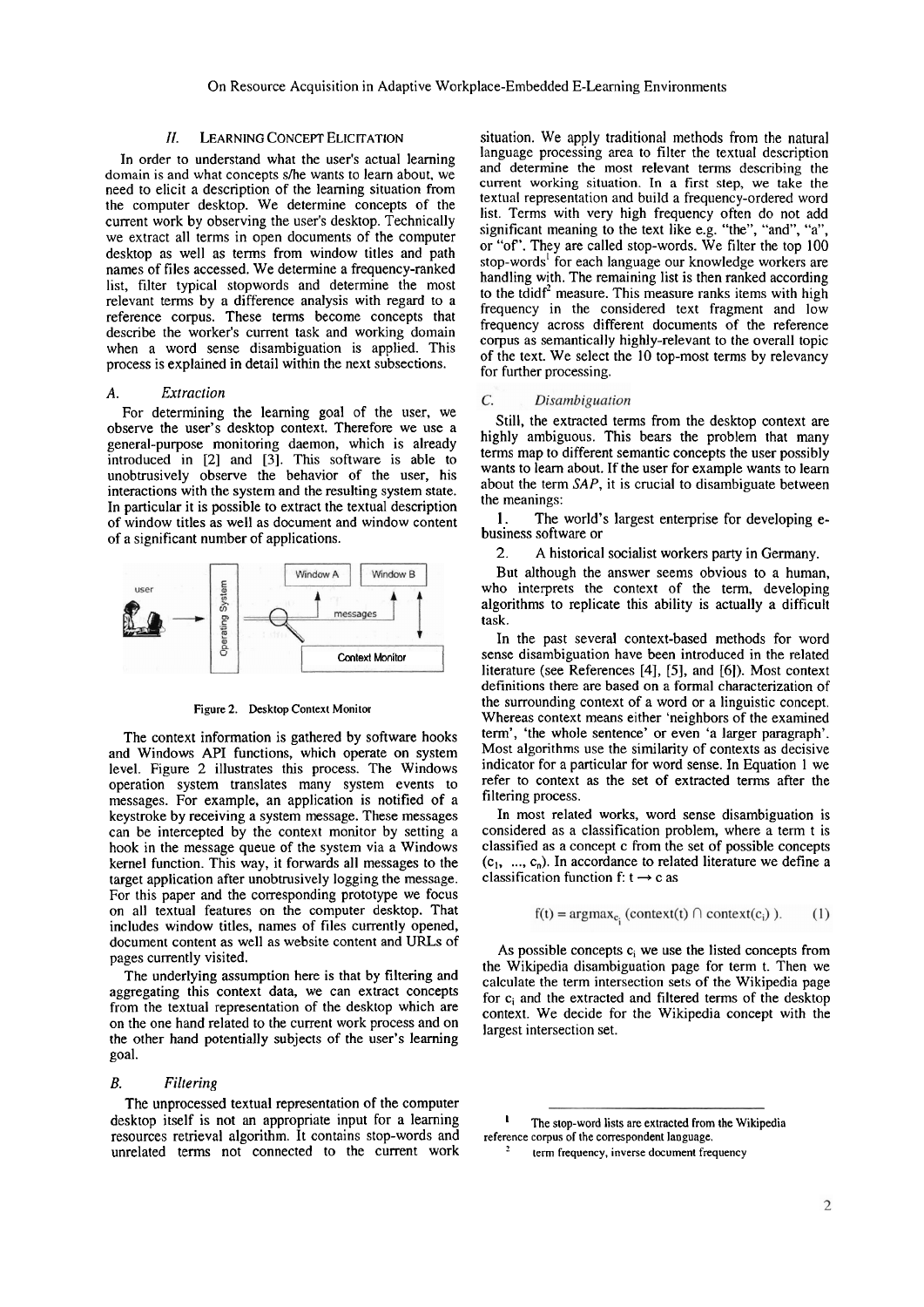# III. LEARNING RESOURCE ACQUISITION

Now that we not only have textual description of potential learning topics we are in need of learning resource repositories in order to select and display resources of high relevance with regard to the elicited concepts.

Since the envisioned general purpose learning systems should dynamically adapt to the leaming domain we do not want to define relevant resources for each concept manually. This would restrict the usage to the manually engineered concepts and domains. Preferably we would display learning snippets dynamically and the user itself is able to select and use them for self-directed leaming.

We differentiate the following types of learning resources which we Want to retrieve automatically:

*I) Definition* - general description of a concept in order to distinguish between different concepts

11) *Example* - act of specialization from a general class as clarification for the user

III) *Essay* - a detailed textual description with focus on the concept

*N) Quesrion* **und** *Answer* - description of a pmblem and a solution addressing the problem

*V) Insfruction* / *User Manual* - directive procedure of actions with regard to performing certain activities with a concept

We would like to display actual instances of learning resources for each type in order to let the learner decide by herself which leaming material type helshe prefers and so optimize the leaming accomplishment. The following paragraphs describe which repositories can be used to retrieve leaming materials for each type of leaming goal.

For acquiring definitions of concepts you can easily use the world's largest online lexicon, Wikipedia, which provides short definitions for concepts within the article's abstract section. This learning material type is mostly recommended for advanced users since *learning by definition* often requires earlier knowledge. The Wikipedia data is available for download in a large number of languages and therefore can be integrated into a workplace-embedded prototype without any complications.

Many learners benefit from *learning by example* since this requires less intellectual ability of abstraction. In order to display examples, which could be lists or pictures of the relevant learning concept, we need annotated leaming material. Here, we make use of the semantic annotations of the DBpedia<sup>3</sup> project. DBpedia is a collection of semantic relations between objects which are extracted from the Wikipedia metadata. In this paper we make use of the SKOS [7] relation "broader" to retrieve corresponding examples for a concept. Additionally we use links to images included in the foaf: depiction attribute as examples for the determined learning concepts.

Learning material for the resource type *Essay* is determined by using the set of learning concepts as input to a corporate information retrieval system. It delivers documents like presentations, white papers or articles relevant to the given search query. The expectation to find direct answers to a particular learning goal is weakest here, since these resources are most likely not created for a particular learning purpose. But incorporating internal document repositories covers learning topics which might be not available in the public web due to legal or vantage reasons. This yields access to very particular domainspecific knowledge that is not included in open content repositories<sup>4567</sup>.

In the recent past a number of community-based  $Q\&A$ services have been started. Websites like WikiAnswers or yeeda.com allow users to ask questions which can be replied by other users. Thus, many possible questions from a broad range of topics already have a reference answer that can be used to offer it to the user as a solution to his learning goal. Similar repositories can be derived from internal or external bulletin boards and user support forums. Also for the learning material type *Instruction* we can rely on public resource repositories. WikiHow.com offers how-to manuals under the Creative Commons license that can be used as a step by step instruction to particular learning goal.

### IV. IMPLEMENTATION

The described approach is implemented in a workplaceintegrated prototype. A screenshot of the user-visible part is shown in Figure **3.** The browser window is continuously updated according to the acquired learning concept collected from the user desktop.

We already plan a number of extensions to improve the quality of the system. The uncertain precision and relevance of retrieved learning resources can be further improved by implicit relevance feedback collected from the user interaction. Technically, the appropriateness of a recommended resource can be evaluated by its click-rate and its averaged display time.

In Reference **[SI,** Meyer et al. sketch a promising machine learning approach for determining the didactic function of a previously untagged learning resource. This way, content repositories can be used whose documents are not initially thought to be a leaming resource. This could further extend our approach of using leaming material with previously known didactical function.

- http://ariadne.cs.kuleuven.be
- http://www.osotis.com

 $\sqrt{3}$ http://www.dbpedia.com

http://www.lecturefox.com

http://www.slidestar.net